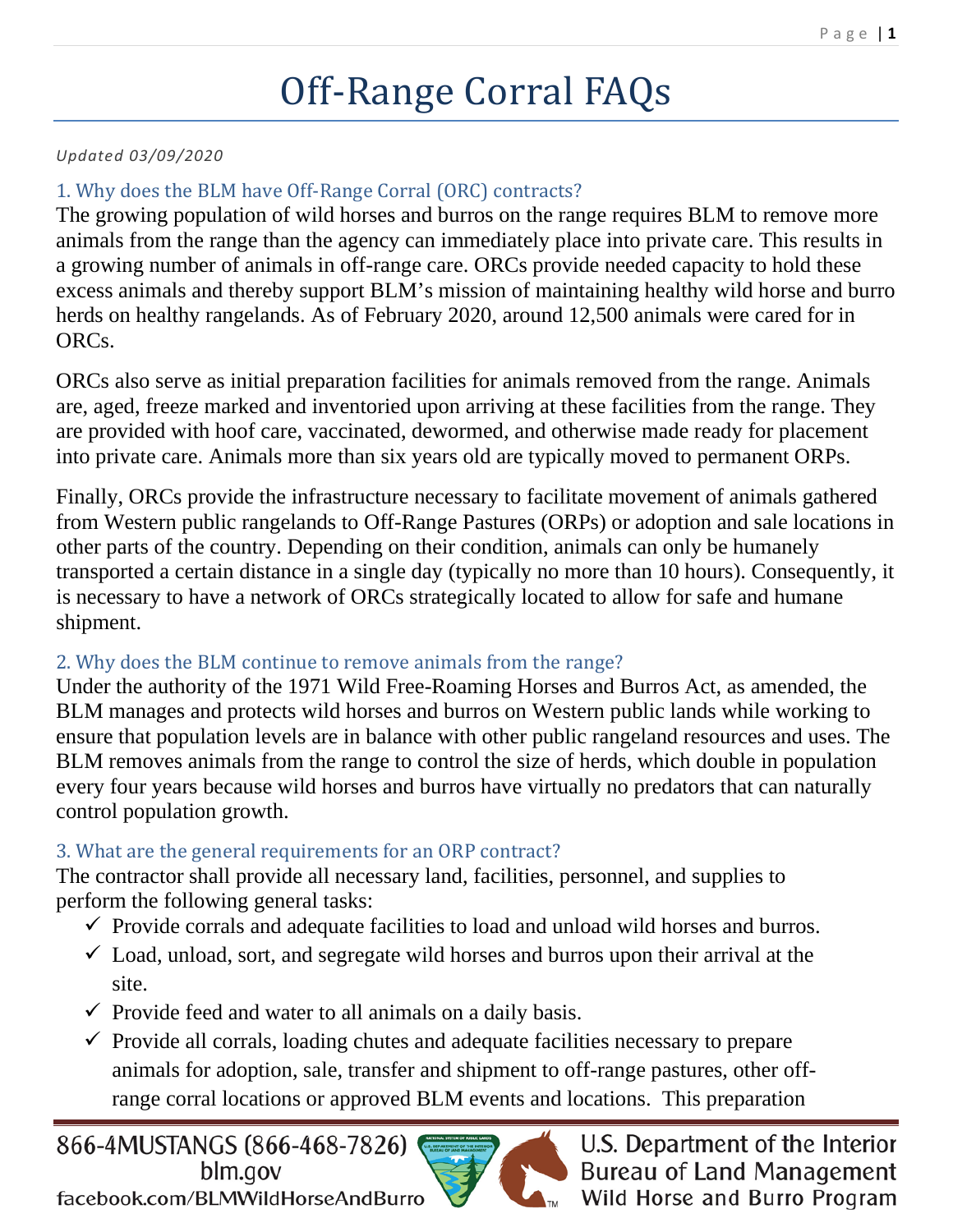work may include but is not limited to: vaccinations, hoof trimming, deworming, castration, blood draws and microchipping.

- $\checkmark$  Provide regular observation on a daily basis of animals on site and a record keeping system that documents the frequency and results of observations.
- $\checkmark$  Provide a record keeping system that identifies the pen location, sex, age group, and quantity to include per pen of inventory animals.
- $\checkmark$  Thoroughly document any and all animal deaths and dispose of remains in accordance with state and local sanitation laws.
- $\checkmark$  In consultation with BLM, euthanize animals suffering from acute or chronic illness, injury, physical condition, or lameness that cannot be treated or have a poor or hopeless prognosis for recovery.
- $\checkmark$  Provide personnel that are intimately familiar with the health requirements of equines.
- $\checkmark$  Have personnel with knowledge, skill and ability to safely handle wild horses and burros.

## 4. Can the land be located in any state and qualify for the ORC solicitation?

This solicitation seeks private corral space in in western Nevada and southwestern Idaho. Facilities outside the boundaries will not be considered.

Please note that future solicitations may include a different group of states based on future needs of the program.

## 5. Where do I locate the ORC solicitation?

- Go to **[www.fedconnect.net](http://www.fedconnect.net/)**
- Click on *Search Public Opportunities*
- Under Search Criteria, select "Reference Number"
- $\checkmark$  Enter the solicitation's reference number "140L0120R0006"
- $\checkmark$  Click Search" and once the solicitation's information appears, download the information on the right.
- $\checkmark$  Applicants who are new to conducting business with the government must first obtain a Duns and Bradstreet number at [www.dnb.com](http://www.dnb.com/) and then register at [www.sam.gov/](http://www.sam.gov/) to respond to the solicitation. No fee is involved. The solicitation describes what to submit to the BLM and where to send it.
- $\checkmark$  You may contact a Procurement Technical Assistance Center (PTAC) in your state to assist you with the solicitation. You can reach them by calling (615)268-6644 or visiting <http://www.aptac-us.org/>

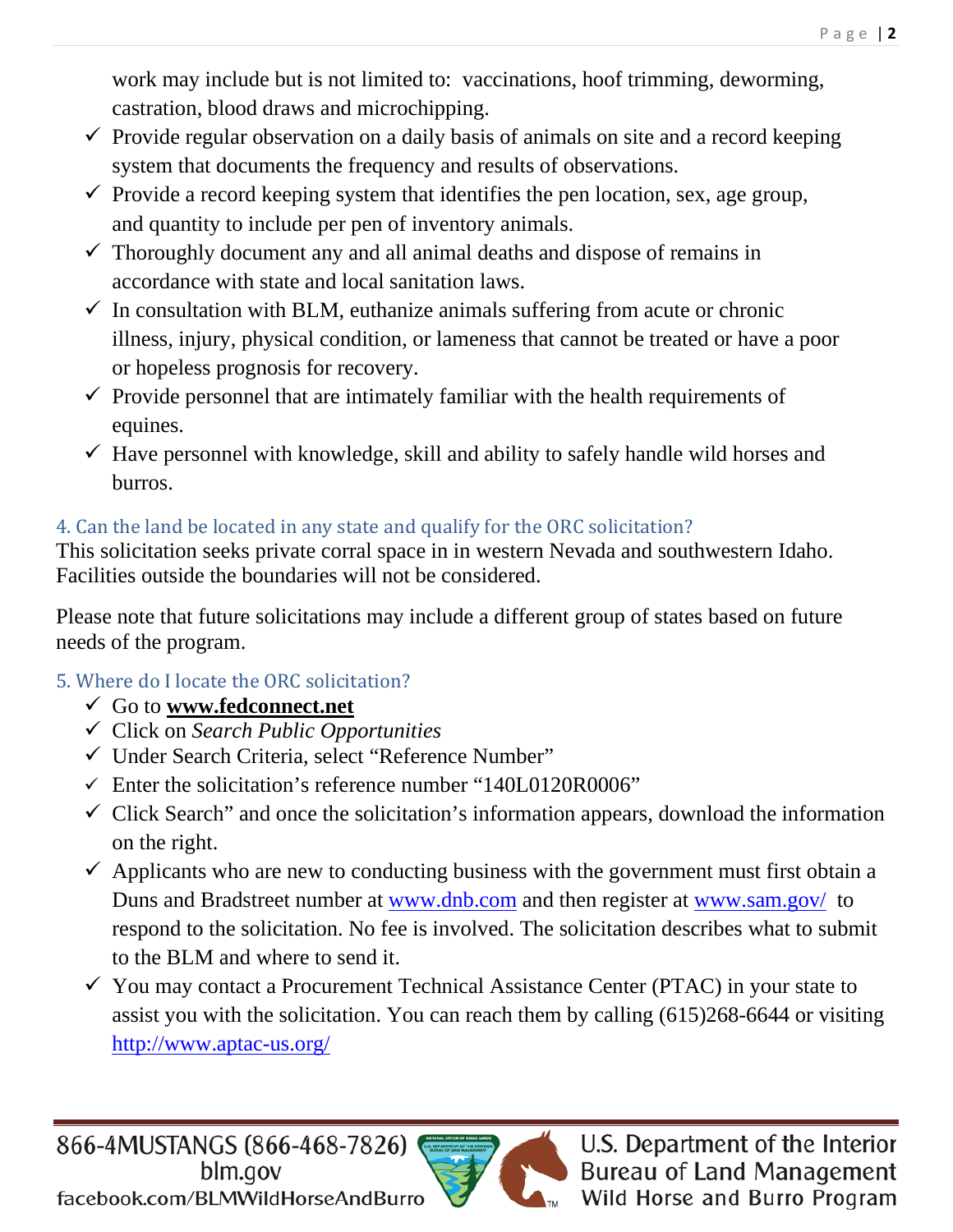#### 6. How many ORC contracts will be awarded?

The BLM could award several contracts depending on the number of acceptable proposals received and number of animals each proposal can accommodate to meet the BLM's needs.

### 7. What does the BLM pay a contractor to hold horses on an ORC?

The applicant must submit a business plan that supports the dollar amount needed per head/day to conduct business with the government. The bid should include the percentage of profit the contractor is seeking. The BLM cannot provide a suggested rate.

#### 8. Will the BLM visit my property before making a decision?

Yes. If a proposal meets the BLM's needs, several BLM technical experts will complete an onsite visit before making a final recommendation to award a contract. Additionally, throughout the contract's period of performance, a BLM Contracting Officer's Representative will be the contractor's immediate point of contact and will closely monitor the contractor's performance for compliance.

#### 9. If awarded a contract, when would BLM begin shipping horses?

The BLM ships animals to a facility only after the offered property meets the minimum requirements outlined in the contract specifications, together with any mitigation or additional requirements identified in the BLM's environmental assessment, and contract is awarded. Horses are typically shipped 34-36 animals at a time using a semi-truck and trailer. Contractor must be able to offload horses using a loading chute.

#### 10. Do the animals receive health care prior to shipping to ORCs?

ORCs typically serve as the initial preparation facility for animals recently removed from the range. Upon arrival at an ORC, animals are provided essential care such as vaccinations, hoof trimming, deworming, castration, blood draws and microchipping.

## 11. What is the life expectancy of wild horses living on ORCs?

Horses and burros maintained in off-range facilities may live up to 30-plus years old, due to consistent availability of quality feed and water and the absence of harsh competition as would normally occur within wild herds.

## 12. What is the payment timeframe for an ORC contractor?

First payment will be made after animals are received at the ORC and have resided there for one month. Each contractor MUST keep track of the number of horses on their ORC and invoice the BLM once a month. On an annual basis, at a minimum, BLM and contractor will conduct a joint animal inventory.

#### 14. How many ORCs are currently under contract with the BLM?

The BLM currently has 26 ORCs with an average capacity of approximately 1,000 animals.

866-4MUSTANGS (866-468-7826) blm.gov facebook.com/BLMWildHorseAndBurro



U.S. Department of the Interior **Bureau of Land Management** ™ Wild Horse and Burro Program